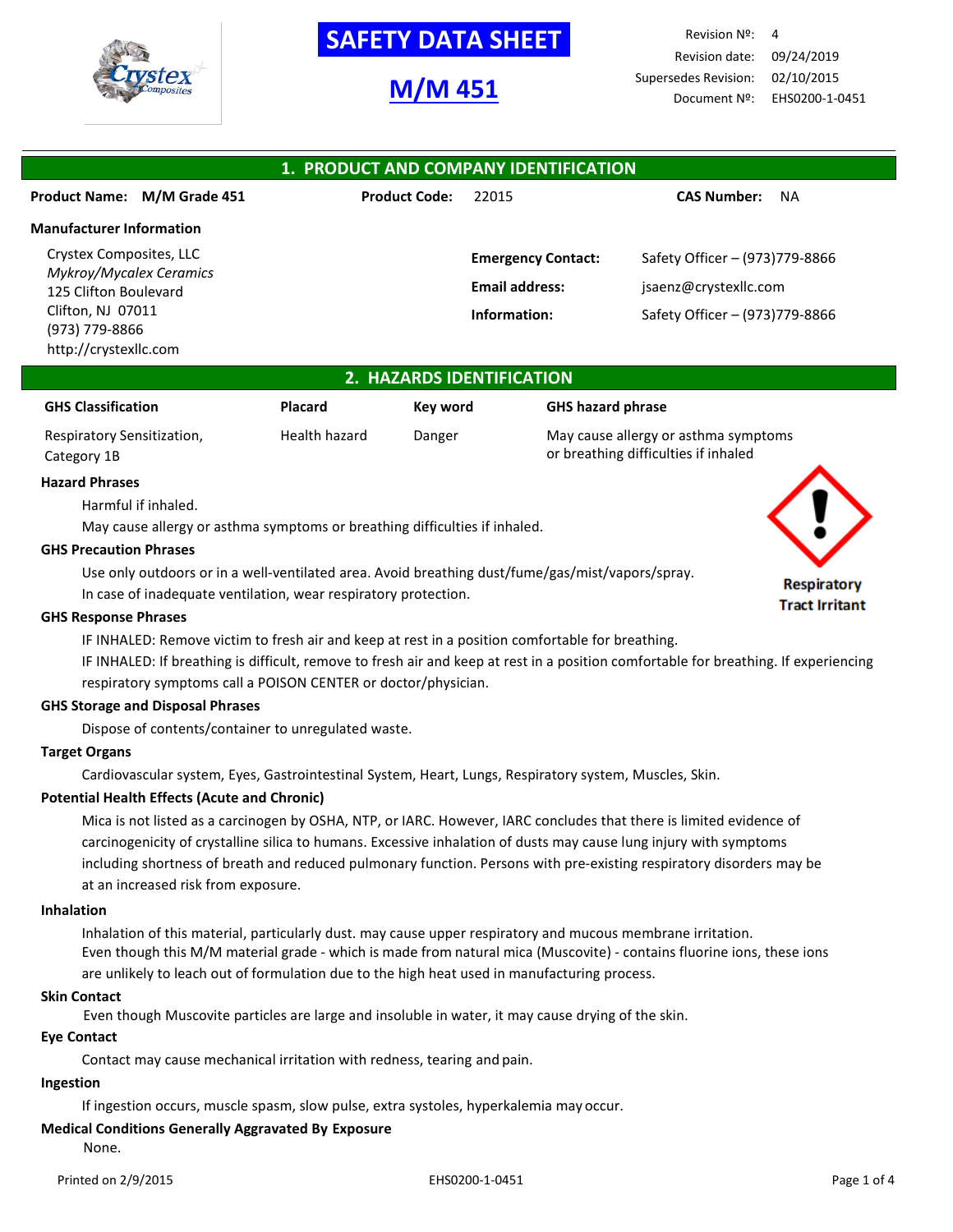

## **M/M 451**

Revision Nº: 3 Revision date: 2/10/2015 Supersedes Revision: 6/28/2014 Document Nº: EHS0200-1-0451

| 3. COMPOSITION/INFORMATION ON INGREDIENTS   |                   |               |  |  |
|---------------------------------------------|-------------------|---------------|--|--|
| <b>Hazardous Components (Chemical Name)</b> | <b>CAS NUMBER</b> | Concentration |  |  |
| 1. Muscovite                                | 1318-94-1         | 55-58%        |  |  |
| 2. Frits, chemicals                         | 65997-18-4        | 39-41%        |  |  |
| 3. Potassium fluorosilicate                 | 16871-90-2        | $4 - 6%$      |  |  |

## **4. FIRST AID MEASURES**

### **Emergency and First Aid Procedures**

If exposure occurs, move to fresh air. Call a physician.

#### **In Case of Inhalation**

If an adverse reaction is observed or irritation develops, remove the person from source of exposure to fresh air. If symptoms persist get medical attention.

#### **In Case of Skin Contact**

Wash the exposed skin with soap and water. If irritation or rash develops get medical attention.

#### **In Case of Eye Contact**

If dust enters eyes, flush immediately with clean water for 15 minutes and call aphysician.

#### **In Case of Ingestion**

Clear material from mouth. If large amounts of material are swallowed seek medical attention. Noharmful effects are expected from a small ingestion.

#### **Signs and Symptoms Of Exposure**

Signs and symptoms of exposure include upper respiratory irritation, gastrointestinal irritation, muscle spasm, extra systoles, bradycardia (slow pulse), hypokalemia (low potassium), and skin and eye irritation,burns.

| <b>5. FIRE FIGHTING MEASURES</b>  |     |                                |         |  |
|-----------------------------------|-----|--------------------------------|---------|--|
| <b>Flash Point:</b>               | NA  | <b>Auto ignition Point: NA</b> |         |  |
| <b>Explosive Limits:</b>          | NA. | LEL: NA                        | UEL: NA |  |
| <b>Fire Fighting Instructions</b> |     |                                |         |  |

## **Fire Fighting Instructions**

Wear positive pressure, self-contained breathing apparatus for firefighting. Use structural firefightingclothing. **Flammable Properties and Hazards Suitable Extinguishing Media**

This material is not flammable or combustible but rather becomes molten. Use any media appropriate forthe surrounding fire, water fog, carbon dioxide, foam or dry chemical.

## **Unsuitable Extinguishing Media**

NA

## **6. ACCIDENTAL RELEASE MEASURES**

## **Steps To Be Taken In Case Material Is Released Or Spilled**

Wear appropriate protective clothing and equipment. Sweep or vacuum up, avoiding the creation ofairborne dust, and collect in a suitable container for disposal. Dust collectors may be used aswell.

## **Protective Precautions, Protective Equipment and Emergency Procedures**

Use a NIOSH approved dust/mist respirator if dust is created.

## **7. HANDLING AND STORAGE**

## **Precautions To Be Taken in Handling**

Avoid generating and breathing dust. Avoid eye contact. Use with adequate ventilation. If clothing becomes contaminated, remove and launder before reuse. Wash thoroughly before eating and drinking.

Food, beverages and smoking materials should not be allowed in the work area.

## **Precautions To Be Taken in Storing**

Store in a dry area away from food and feed products. Avoid dust formation.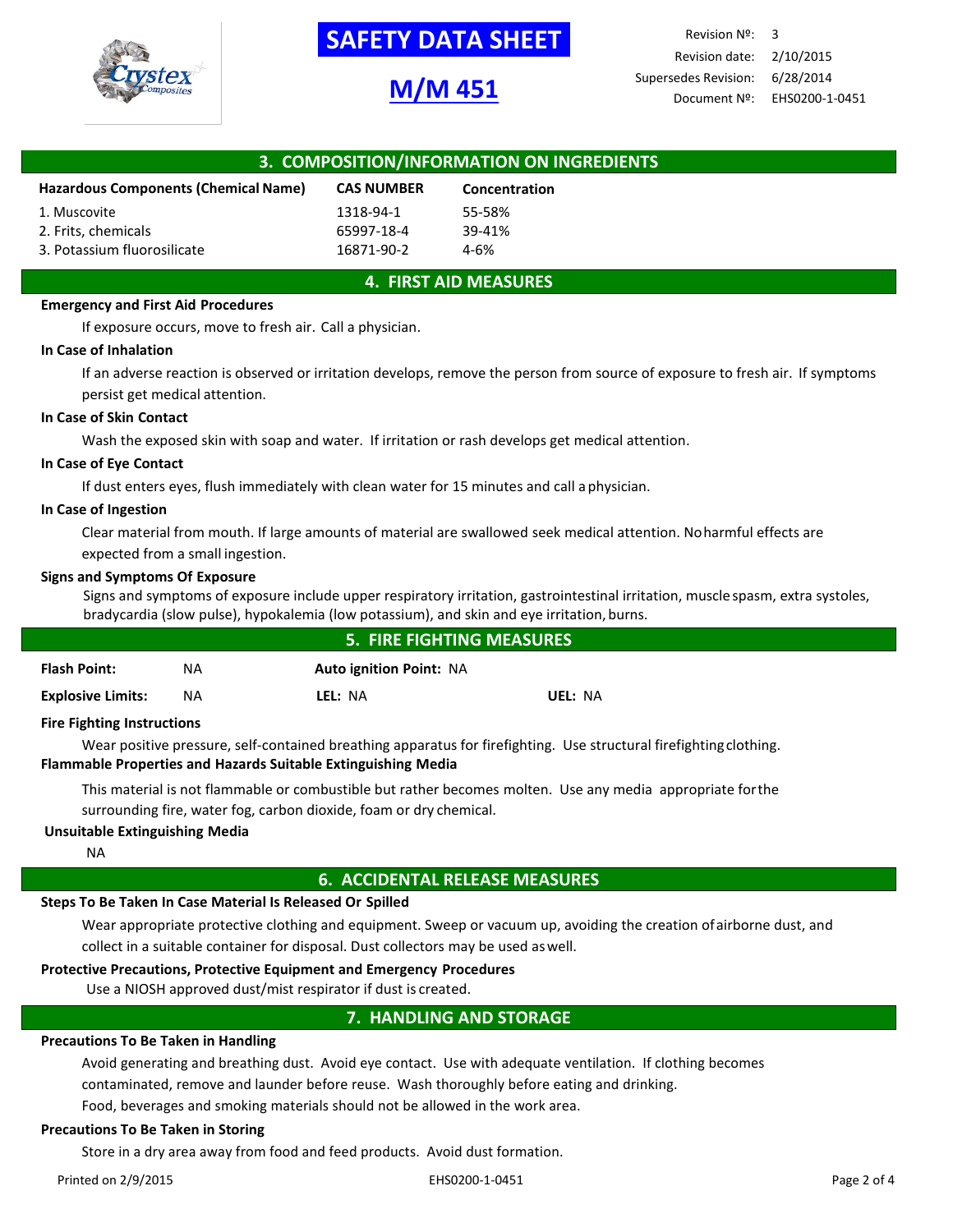

**M/M 451**

## **Other Precautions**

Mica is not listed as a carcinogen by OSHA, NTP, or IARC. However, IARC concludes that there is limited evidence of carcinogenicity of crystalline silica to humans. Excessive inhalation of dusts may cause lung injury with symptoms including shortness of breath and reduced pulmonary function.

## **8. EXPOSURE CONTROLS/PERSONAL PROTECTION**

| <b>Hazardous Components (Chemical Name)</b> | <b>CAS NUMBER</b> | <b>OSHA PEL</b>              | <b>ACGIH TLV</b>                             |
|---------------------------------------------|-------------------|------------------------------|----------------------------------------------|
| 1. Muscovite                                | 1318-94-1         | 3 mg/m <sup>3</sup>          | 3 mg/m <sup>3</sup> (as respirable fraction) |
| 2. Frits, chemicals                         | 65997-18-4        | 15 mg/m $3$ (as total dust)  | 10 mg/m <sup>3</sup> (as total dust)         |
| 3. Potassium fluorosilicate                 | 16871-90-2        | 2.5 mg/m <sup>3</sup> (as F) | 2.5 mg/m <sup>3</sup> (as F)                 |

## **Respiratory Equipment (Specify Type)**

For operations where the exposure limit may be exceeded and dust is generated, a NIOSH approved high efficiency particulate respirator is recommended. Equipment selection depends on contaminates type and concentration. Select in accordance with 29CFR1910.134 and good industrial hygiene practice.

## **Eye Protection**

Normal eye protection should be employed for plant operations. For dusty operations goggles may be required.

## **Protective Gloves**

## **Other Protective Clothing**

## **Engineering Controls (Ventilation etc.)**

Keep area well ventilated.

## **Work/Hygienic/Maintenance Practices**

Wash hands and face thoroughly after exposure.

| 9. PHYSICAL AND CHEMICAL PROPERTIES        |           |                                       |           |  |  |  |
|--------------------------------------------|-----------|---------------------------------------|-----------|--|--|--|
| <b>Physical State:</b>                     | ์ 1 Gas   | [X ] Solid<br>Liquid                  |           |  |  |  |
| <b>Appearance and Odor:</b>                |           | Light greenish brown, and odorless    |           |  |  |  |
| <b>Melting Point:</b>                      | 650°C     | <b>Evaporation Rate:</b>              | <b>NA</b> |  |  |  |
| <b>Boiling Point:</b>                      | NA.       | <b>Solubility in Water:</b>           | None      |  |  |  |
| Specific Gravity (Water = $1$ ):           | 2.5       | <b>Percent Volatile:</b>              | <b>NA</b> |  |  |  |
| Density:                                   | NA.       | <b>Saturated Vapor Concentration:</b> | <b>NA</b> |  |  |  |
| Vapor Pressure (vs. Air or mm Hg):         | NA.       | Viscosity:                            | <b>NA</b> |  |  |  |
| Vapor Density (vs. $Air = 1$ ):            | <b>NA</b> | pH:                                   | <b>NA</b> |  |  |  |
| $AA$ $CTA BII I T V A NIR BFA C T I I T V$ |           |                                       |           |  |  |  |

## **10. STABILITY AND REACTIVITY**

| <b>Stability</b>                                  | Unstable [ ]   | Stable $[X]$         |
|---------------------------------------------------|----------------|----------------------|
| <b>Conditions To Avoid - Instability</b>          | NA.            |                      |
| <b>Incompatibility - Materials To Avoid</b>       | NA.            |                      |
| <b>Hazardous Decomposition Or Byproducts</b>      | NA.            |                      |
| <b>Possibility of Hazardous Reactions:</b>        | Will occur [ ] | Will not occur $[X]$ |
| <b>Conditions To Avoid - Hazardous Reactions:</b> | ΝA             |                      |